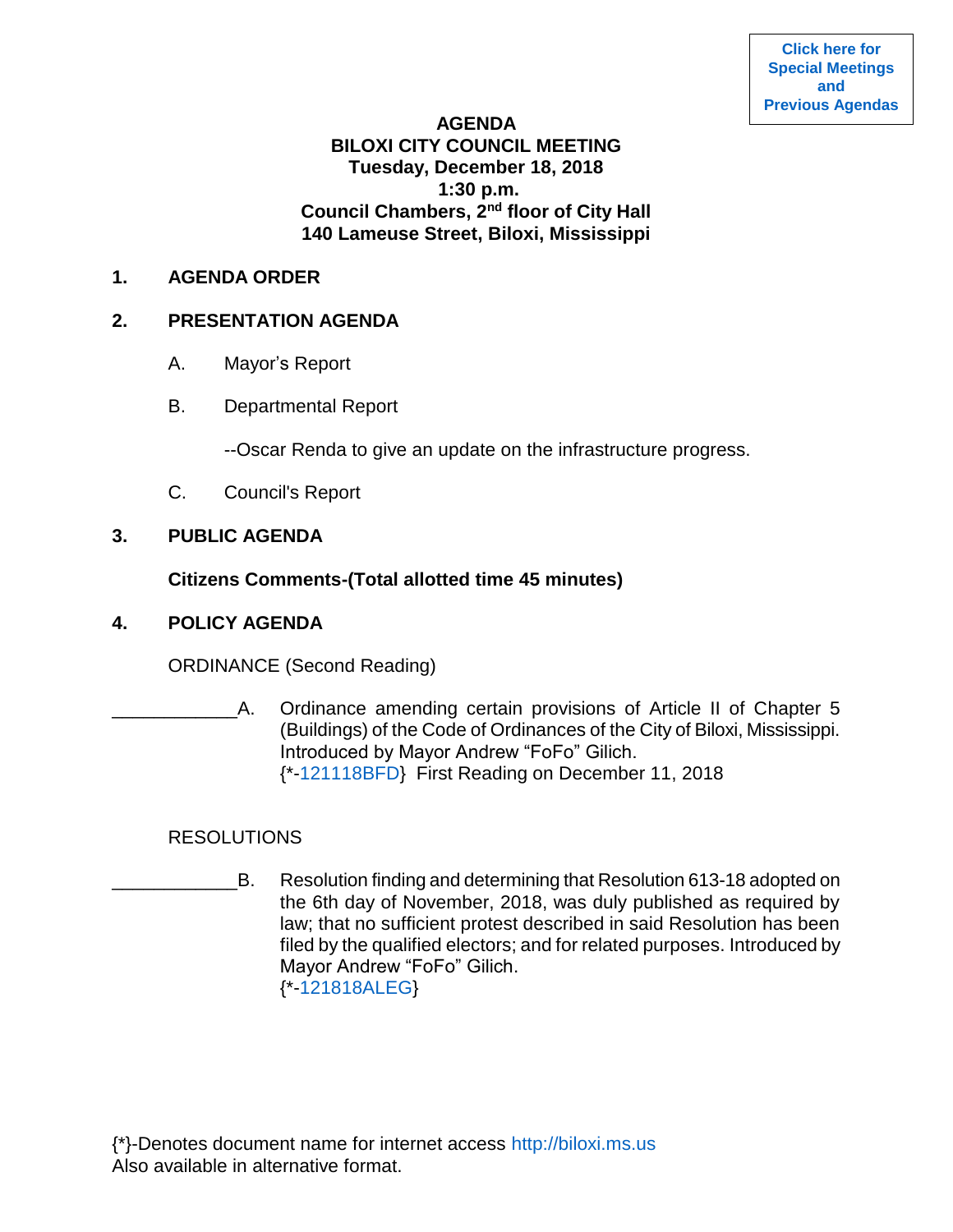## **4. POLICY AGENDA-Continued**

- C. Resolution of the Mayor and City Council of the City of Biloxi, Mississippi, approving the employment of Wise Carter Child & Caraway as Bond Counsel and other professionals in connection with the City's intention to issue either General Obligation Bonds of the City or issue either General Obligation Bond of the City for sale to the Mississippi Development Bank, all in an aggregate principal amount of not to exceed fourteen million dollars (\$14,000,000). Introduced by Mayor Andrew "FoFo" Gilich. {\*[-121818BLEG}](https://www.biloxi.ms.us/agendas/citycouncil/2018/121818/121818bleg.pdf)
- D. Resolution of the Mayor and City Council of the City of Biloxi, Mississippi determining the necessity of invoking the authority granted to municipalities by the Legislature with respect to Tax Increment Financing set forth in Chapter 45 of Title 21, Mississippi Code of 1972, as amended determining the necessity of amending and restating the Tax Increment Financing Redevelopment Plan, Biloxi, Mississippi, November 1997, and determining that a Public Hearing should be conducted in connection with the amended and restated Tax Increment Financing Redevelopment Plan for the City of Biloxi, Mississippi, 2018. Introduced by Mayor Andrew "FoFo" Gilich. {\*[-121818DLEG}](https://www.biloxi.ms.us/agendas/citycouncil/2018/121818/121818dleg.pdf)

# **5. CONSENT AGENDA**

- A. Resolution authorizing Biloxi Public Works Department to apply for grant monies from the Mississippi Emergency Management Agency Hazard Mitigation Grant Program for 12 Water Well Generators in the amount of up to \$616,395 (\$462,296 Federal Share and \$154,099 City Share). Introduced by Mayor Andrew "FoFo" Gilich. {\*[-121818APW}](https://www.biloxi.ms.us/agendas/citycouncil/2018/121818/121818apw.pdf)
- B. Resolution authorizing Biloxi Public Works Department to apply for grant monies from the Mississippi Emergency Management Agency Hazard Mitigation Grant Program for a towable generator with diesel tank and trailer in the amount of up to \$94,900 (\$71,175 Federal Share and \$23,725 City Share). Introduced by Mayor Andrew "FoFo" Gilich. {\*[-121818BPW}](https://www.biloxi.ms.us/agendas/citycouncil/2018/121818/121818bpw.pdf)
- \_\_\_\_\_\_\_\_\_\_\_\_C. Resolution authorizing the Biloxi Police Department to apply for grant monies from the Mississippi Office of Homeland Security in the amount of \$50,000. Introduced by Mayor Andrew "FoFo" Gilich. {\*[-121818APD}](https://www.biloxi.ms.us/agendas/citycouncil/2018/121818/121818apd.pdf)

{\*}-Denotes document name for internet access [http://biloxi.ms.us](http://biloxi.ms.us/) Also available in alternative format.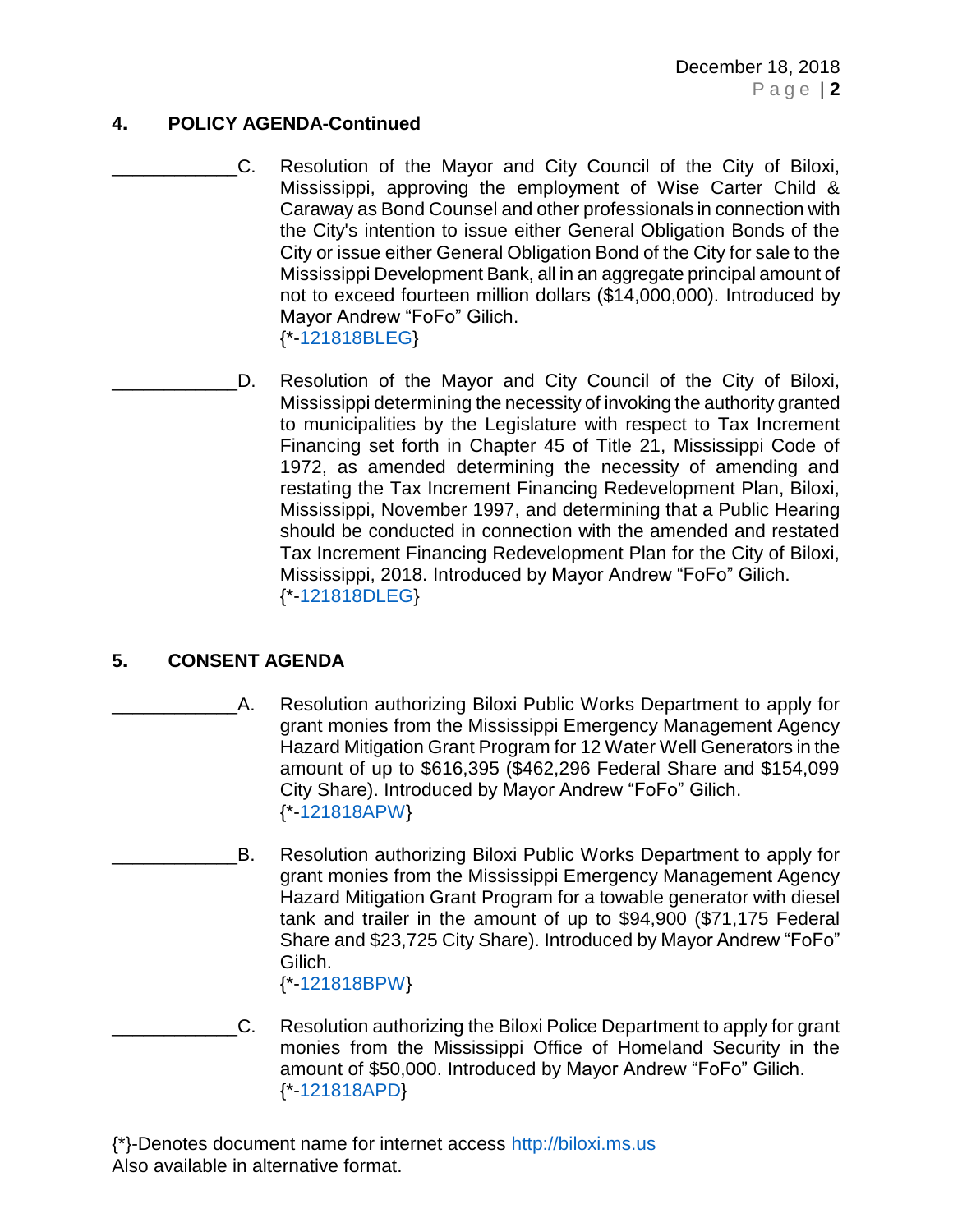# **5. CONSENT AGENDA-Continued**

- D. Resolution amending the municipal budget for settlement monies received from Travelers Insurance Company for repairs to Biloxi Fire Department Engine 1. Introduced by Mayor Andrew "FoFo" Gilich. {\*[-121818AFD}](https://www.biloxi.ms.us/agendas/citycouncil/2018/121818/121818afd.pdf)
- E. Resolution to approve the purchase of Seven Dodge Trucks from Landers Dodge in the total amount of \$137,585.00, as authorized by State of Mississippi contract No. 8200042044. Funding: Six vehicles for Water/Sewer Fund (40652-6830) and one for Public Works (01611-6830). Introduced by Mayor Andrew "FoFo" Gilich. {\*[-121818APUR}](https://www.biloxi.ms.us/agendas/citycouncil/2018/121818/121818apur.pdf)
	- \_\_\_\_\_\_\_\_\_\_\_\_F. Resolution to approve and authorize the lowest and best quote received plus Trade-In of City Equipment for One Excavator from Parish Tractor in the total amount of \$49,760.32. Funding: Public Works Budget. Introduced by Mayor Andrew "FoFo" Gilich. {\*[-121818BPUR}](https://www.biloxi.ms.us/agendas/citycouncil/2018/121818/121818bpur.pdf)
	- \_\_\_\_\_\_\_\_\_\_\_\_G. Resolution authorizing Change Order No. Twelve (12) and Thirteen (13) with Lane Construction Company of MS, Inc. for Area 15, Out of Phase Pump Stations, Project No. K7112 on the Hurricane Katrina Infrastructure Repair Program. Introduced by Mayor Andrew "FoFo" Gilich. {\*[-121818AENG}](https://www.biloxi.ms.us/agendas/citycouncil/2018/121818/121818aeng.pdf)
- \_\_\_\_\_\_\_\_\_\_\_\_H. Resolution authorizing travel expenses for Councilmember Felix Gines to attend the Main Street Conference in Seattle, Washington. Introduced by Council President Felix O. Gines. {\*[-121818COU}](https://www.biloxi.ms.us/agendas/citycouncil/2018/121818/121818cou.pdf)
- \_\_\_\_\_\_\_\_\_\_\_\_I. Resolution providing determination of abandonment of Air Space property and providing notice of perceived abandonment pursuant to Air Space Agreement with Iron Fist, LLC and Kress Live, LLC entered into by Resolution 298-14. Introduced by Mayor Andrew "FoFo" Gilich. {\*[-121818CLEG}](https://www.biloxi.ms.us/agendas/citycouncil/2018/121818/121818cleg.pdf)
- \_\_\_\_\_\_\_\_\_\_\_\_J. Resolution authorizing and accepting the Memorandum of Agreement with the Mississippi Department of Transportation (MDOT), MDOT Project No. STP-0050-00(050) LPA 107933/701000 for the City of Biloxi's Woolmarket Road Sidewalk Improvements. Introduced by Mayor Andrew "FoFo" Gilich. {\*[-121818BENG}](https://www.biloxi.ms.us/agendas/citycouncil/2018/121818/121818beng.pdf)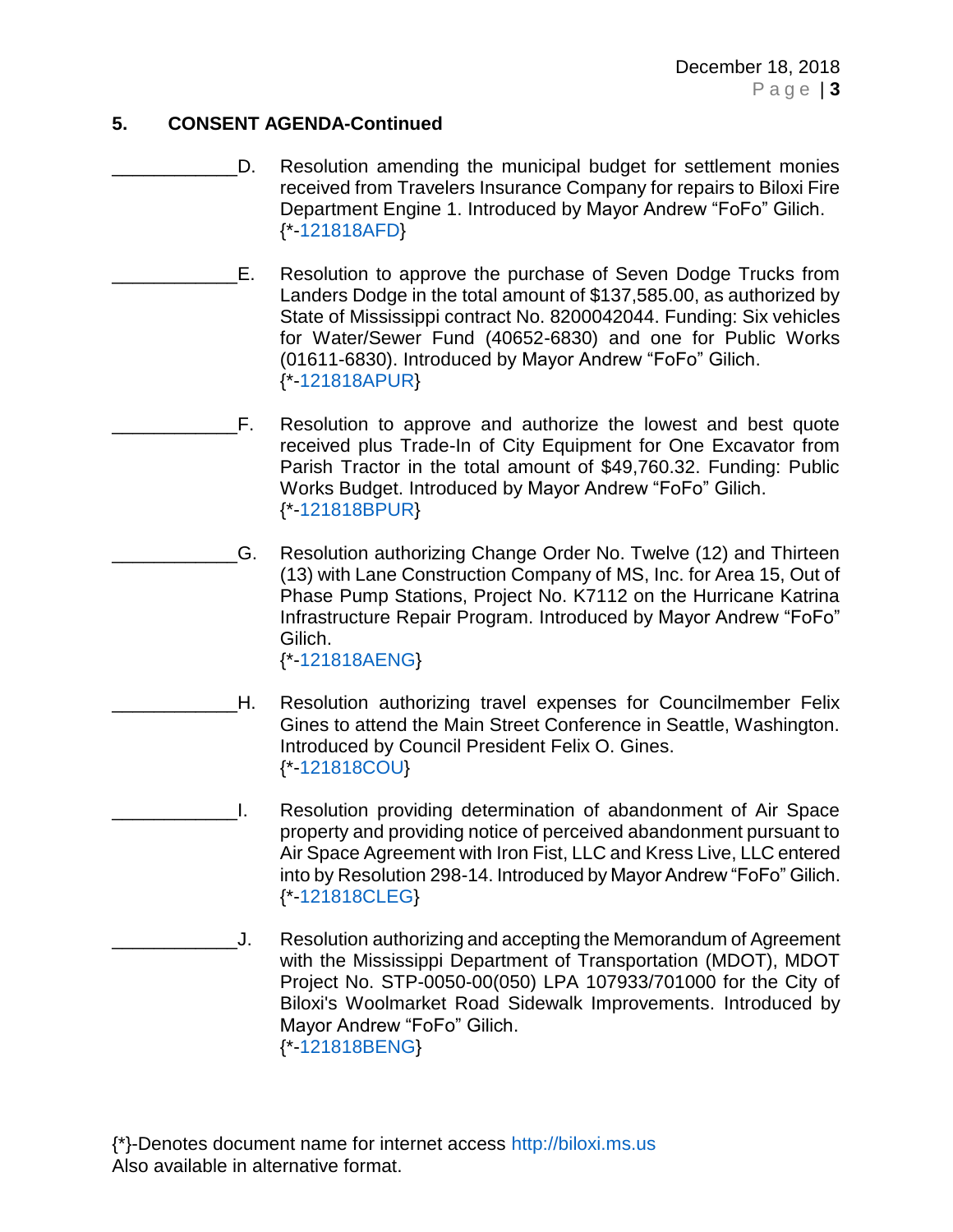## **5. CONSENT AGENDA-Continued**

- K. Resolution authorizing and accepting the Memorandum of Agreement with the Mississippi Department of Transportation (MDOT), MDOT Project No. STP-7843-00(001) LPA 107932/701000 for the City of Biloxi's Cedar Lake Bridge Improvements. Introduced by Mayor Andrew "FoFo" Gilich. {\*[-121818CENG}](https://www.biloxi.ms.us/agendas/citycouncil/2018/121818/121818ceng.pdf)
- L. Resolution authorizing Change Order No. One (1) with DNA Underground, Inc. for Woolmarket Plantation Water, Project No. 1034. Introduced by Mayor Andrew "FoFo" Gilich. {\*[-121818DENG}](https://www.biloxi.ms.us/agendas/citycouncil/2018/121818/121818deng.pdf)
	- M. Resolution authorizing the Mayor of the City of Biloxi to establish just compensation and sign certification for the Keesler Gate Project-Outside, Project No. 996. Introduced by Mayor Andrew "FoFo" Gilich. {\*[-121818EENG}](https://www.biloxi.ms.us/agendas/citycouncil/2018/121818/121818eeng.pdf)
	- N. Resolution creating Capital Project No. 1043, Point Cadet Marina Electrical Upgrade and amending the Municipal Budget for fiscal year ending September 30, 2019 to establish budget for said Capital Project, and to transfer fund to Capital Project No. 1009: East Biloxi Public Access & Living Shoreline. Introduced by Mayor Andrew "FoFo" Gilich. {\*[-121818ACON}](https://www.biloxi.ms.us/agendas/citycouncil/2018/121818/121818acon.pdf)
		- \_\_\_\_\_\_\_\_\_\_\_\_O. Resolution authorizing Management Agreement between the City of Biloxi and the Mardi Gras Museum Inc. Introduced by Mayor Andrew "FoFo" Gilich. {\*[-121818BCON}](https://www.biloxi.ms.us/agendas/citycouncil/2018/121818/121818bcon.pdf)
	- P. Resolution authorizing Addendum to Video Services Agreement with Bellsouth Telecommunications, LLC d/b/a AT&T Mississippi. Introduced by Mayor Andrew "FoFo" Gilich. {\*[-121818CCON}](https://www.biloxi.ms.us/agendas/citycouncil/2018/121818/121818ccon.pdf)
	- Q. Resolution to enter into a Software Service Agreement with Sensus USA, Inc. for support and maintenance of Software for Automated Meter Reading System. Introduced by Mayor Andrew "FoFo" Gilich. {\*[-121818DCON}](https://www.biloxi.ms.us/agendas/citycouncil/2018/121818/121818dcon.pdf)
- R. Resolution authorizing The Original Beignet Factory, LLC d/b/a Le Cafe Beignet to sublease the first floor of Old Biloxi Library property. Introduced by Mayor Andrew "FoFo" Gilich. {\*[-121818ECON}](https://www.biloxi.ms.us/agendas/citycouncil/2018/121818/121818econ.pdf)

{\*}-Denotes document name for internet access [http://biloxi.ms.us](http://biloxi.ms.us/) Also available in alternative format.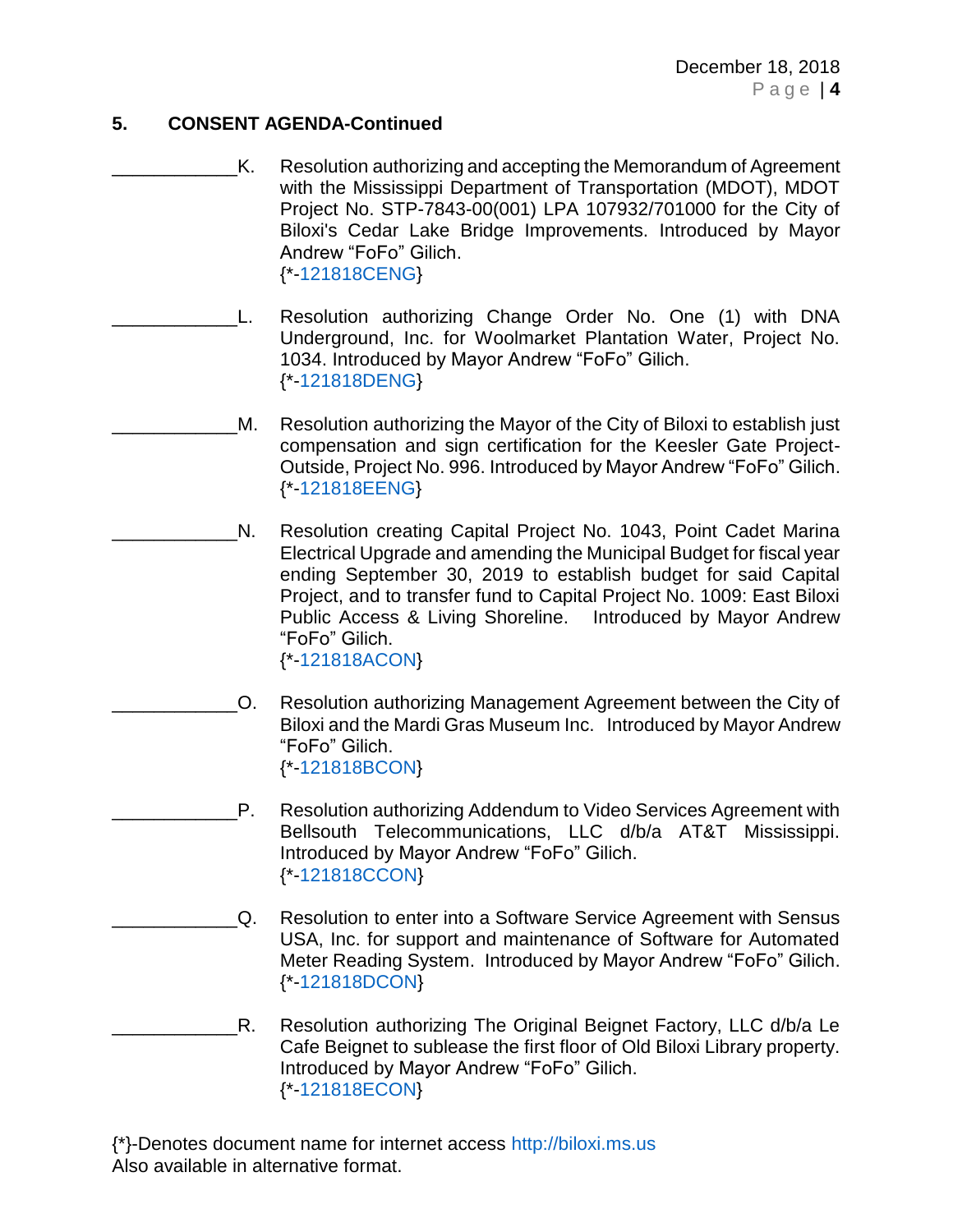#### **6. CODE ENFORCEMENT HEARINGS**

#### **\_\_\_\_\_\_\_\_\_\_\_\_7. ROUTINE AGENDA** {\*[-121818RTN}](https://www.biloxi.ms.us/agendas/citycouncil/2018/121818/121818rtn.pdf)

Section 1: To adjudicate the following parcels a menace to the public health and safety of the community:

- A. CITY PARCEL NO.: 1209F-02-034.005 OWNED BY: Gulf South Equity Investments, LLC DATE OF HEARING: December 11, 2018
- B. CITY PARCEL NO.: 1410G-06-036.000 OWNED BY: Thang V. Nguyen DATE OF HEARING: December 11, 2018
- C. CITY PARCEL NO.: 1209B-01-014.011 OWNED BY: Toshiko Reed DATE OF HEARING: December 11, 2018
- D. CITY PARCEL NO.: 1207J-01-014.000 OWNED BY: Phuoc C. Tran and Ailien T. Duong DATE OF HEARING: December 11, 2018

Section 2: To authorize special assessment to code enforcement action taken to clean the following parcels:

| А. | CITY PARCEL NO.:             | 1210K-02-035.000        |
|----|------------------------------|-------------------------|
|    | <b>OWNED BY:</b>             | Kenneth C. Allen        |
|    | <b>ADDRESS:</b>              | 1896 Southern Avenue    |
|    |                              | <b>Biloxi, MS 39531</b> |
|    | <b>CONTRACTOR:</b>           | <b>Robert Sidaway</b>   |
|    | <b>RESOLUTION NO.:</b>       | 655-18                  |
|    | ASSESSMENT AMOUNT: \$1365.00 |                         |
|    |                              |                         |

| В. | <b>CITY PARCEL NO.:</b>     | 1410F-01-066.000         |
|----|-----------------------------|--------------------------|
|    | <b>OWNED BY:</b>            | J.W. & Bessie L. Britton |
|    | ADDRESS:                    | 859 Lakewood Place       |
|    |                             | <b>Biloxi, MS 39532</b>  |
|    | <b>CONTRACTOR:</b>          | <b>Clifton McCormick</b> |
|    | <b>RESOLUTION NO.:</b>      | 655-18                   |
|    | ASSESSMENT AMOUNT: \$340.00 |                          |
|    |                             |                          |

{\*}-Denotes document name for internet access [http://biloxi.ms.us](http://biloxi.ms.us/) Also available in alternative format.